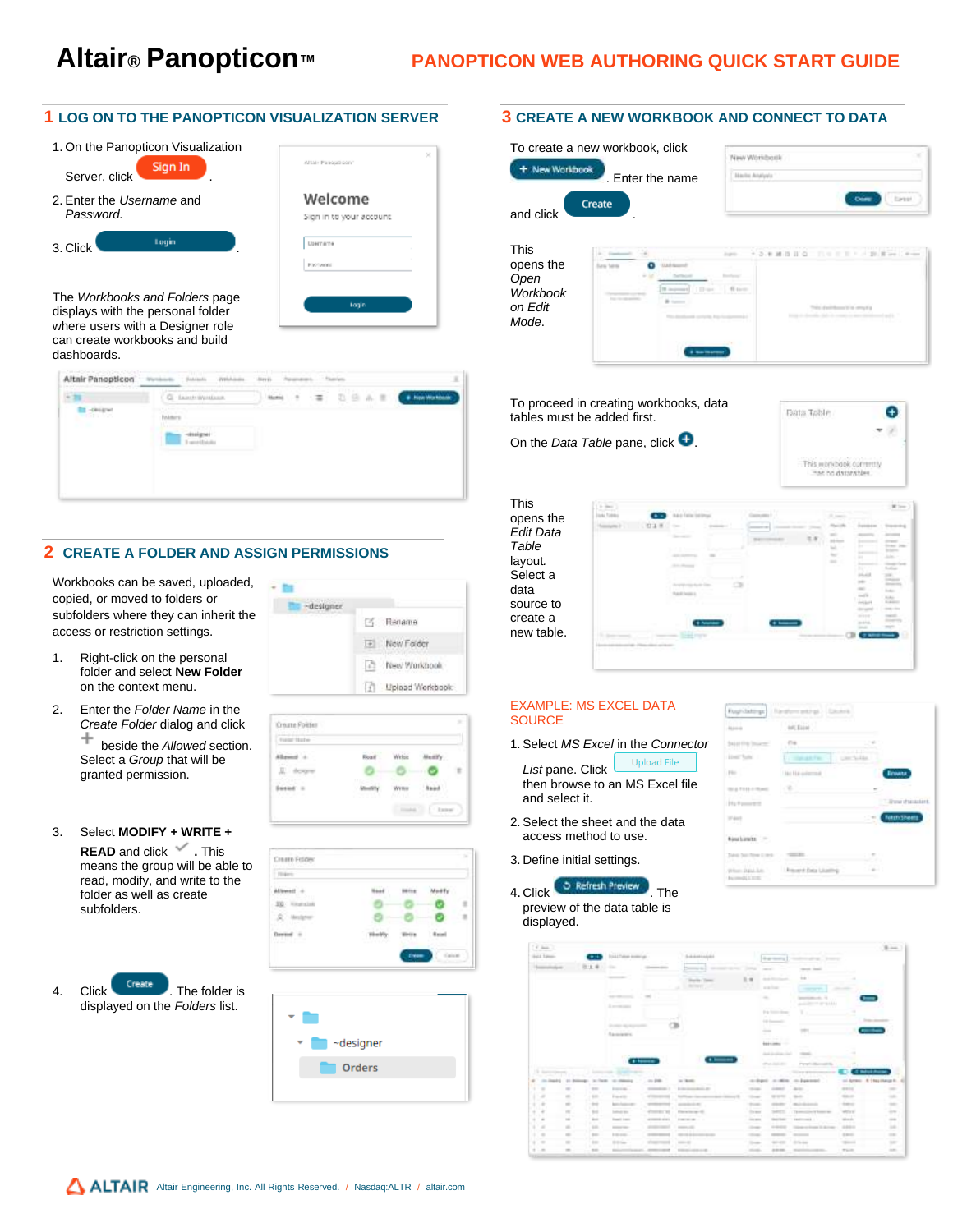# **4 DEFINE/REFINE YOUR DATA TABLE USING THE EDIT DATA TABLE LAYOUT**

- 1. Enter the name of the data table and click  $\blacktriangledown$  . Then give a description and set the *Auto Refresh* (a).
- (b).

2. Click  $\begin{array}{c} +$  Datasource to add more data sources to the data table

3. Click Calculated Columns to display the *Calculated Columns* pane and create new calculated columns in the data table (c).

| <b>C. Base</b>        |                                                |                               |                                                                            |                                                                                     |                                                                         |                                      |                                      |                                                                                                                                                                                                                                                                                                                                                                                                                                                                                         |                                               | $\mathbb{R}$ and                                                                                                                                 |
|-----------------------|------------------------------------------------|-------------------------------|----------------------------------------------------------------------------|-------------------------------------------------------------------------------------|-------------------------------------------------------------------------|--------------------------------------|--------------------------------------|-----------------------------------------------------------------------------------------------------------------------------------------------------------------------------------------------------------------------------------------------------------------------------------------------------------------------------------------------------------------------------------------------------------------------------------------------------------------------------------------|-----------------------------------------------|--------------------------------------------------------------------------------------------------------------------------------------------------|
|                       |                                                |                               | Yang Forty In                                                              |                                                                                     |                                                                         |                                      | Rodrigueza, L                        | Technical detection of the property                                                                                                                                                                                                                                                                                                                                                                                                                                                     |                                               |                                                                                                                                                  |
|                       |                                                |                               |                                                                            | ---                                                                                 | <b>With Committee</b>                                                   |                                      | <b>STATE OF THE</b>                  | _____<br><b><i>Charles Commercial</i></b><br><b>Brook Hotel</b>                                                                                                                                                                                                                                                                                                                                                                                                                         |                                               |                                                                                                                                                  |
|                       |                                                |                               |                                                                            |                                                                                     |                                                                         |                                      |                                      | $\frac{1}{2} \left( \frac{1}{2} \right) \left( \frac{1}{2} \right) \left( \frac{1}{2} \right) \left( \frac{1}{2} \right) \left( \frac{1}{2} \right) \left( \frac{1}{2} \right) \left( \frac{1}{2} \right) \left( \frac{1}{2} \right) \left( \frac{1}{2} \right) \left( \frac{1}{2} \right) \left( \frac{1}{2} \right) \left( \frac{1}{2} \right) \left( \frac{1}{2} \right) \left( \frac{1}{2} \right) \left( \frac{1}{2} \right) \left( \frac{1}{2} \right) \left( \frac$<br><b>Co</b> |                                               |                                                                                                                                                  |
|                       |                                                |                               |                                                                            |                                                                                     |                                                                         |                                      | <b>The Southern Corporation</b>      |                                                                                                                                                                                                                                                                                                                                                                                                                                                                                         |                                               |                                                                                                                                                  |
|                       |                                                |                               |                                                                            |                                                                                     |                                                                         |                                      | <b>CONTRACTOR</b>                    | <b>Service Contract</b>                                                                                                                                                                                                                                                                                                                                                                                                                                                                 | <b>CARL AND</b>                               |                                                                                                                                                  |
|                       |                                                |                               | ---<br><b>Service Controllers</b>                                          |                                                                                     |                                                                         | $\sim$                               |                                      | Management and C.D.<br>as an all to The Adult Atlanta                                                                                                                                                                                                                                                                                                                                                                                                                                   |                                               |                                                                                                                                                  |
|                       |                                                |                               |                                                                            |                                                                                     |                                                                         |                                      | <b>SHOPPING</b>                      |                                                                                                                                                                                                                                                                                                                                                                                                                                                                                         |                                               |                                                                                                                                                  |
|                       |                                                |                               |                                                                            |                                                                                     |                                                                         |                                      | <b>State Address on the American</b> |                                                                                                                                                                                                                                                                                                                                                                                                                                                                                         |                                               | the Stock Gold                                                                                                                                   |
|                       |                                                |                               |                                                                            |                                                                                     |                                                                         | <b>September</b>                     |                                      |                                                                                                                                                                                                                                                                                                                                                                                                                                                                                         |                                               |                                                                                                                                                  |
|                       |                                                |                               |                                                                            |                                                                                     |                                                                         |                                      |                                      |                                                                                                                                                                                                                                                                                                                                                                                                                                                                                         |                                               |                                                                                                                                                  |
|                       |                                                |                               |                                                                            |                                                                                     |                                                                         |                                      |                                      |                                                                                                                                                                                                                                                                                                                                                                                                                                                                                         |                                               |                                                                                                                                                  |
|                       |                                                |                               |                                                                            |                                                                                     |                                                                         |                                      | <b>Painters</b> 11                   |                                                                                                                                                                                                                                                                                                                                                                                                                                                                                         |                                               |                                                                                                                                                  |
|                       |                                                |                               |                                                                            |                                                                                     |                                                                         |                                      |                                      |                                                                                                                                                                                                                                                                                                                                                                                                                                                                                         |                                               |                                                                                                                                                  |
|                       |                                                |                               |                                                                            |                                                                                     |                                                                         |                                      |                                      |                                                                                                                                                                                                                                                                                                                                                                                                                                                                                         |                                               |                                                                                                                                                  |
| <b>LACE OF</b>        |                                                |                               |                                                                            |                                                                                     |                                                                         |                                      | <b>STANDARD COMPANY</b>              | The property of the plan competitions.                                                                                                                                                                                                                                                                                                                                                                                                                                                  |                                               |                                                                                                                                                  |
| The Search Associated |                                                |                               | and Contesting and<br>____                                                 |                                                                                     |                                                                         |                                      |                                      |                                                                                                                                                                                                                                                                                                                                                                                                                                                                                         |                                               |                                                                                                                                                  |
|                       | an increase, on biologic, on Exist, on Indones | and a state of the company of |                                                                            | $-1000$                                                                             | July America<br>----                                                    |                                      | .                                    | on Region 141-Minis, Inc. hashmook-                                                                                                                                                                                                                                                                                                                                                                                                                                                     |                                               |                                                                                                                                                  |
| $\sim$                | $-10-1$                                        | $-11.41$                      |                                                                            | <b>STATISTICS</b>                                                                   | the car company detect com-<br>construction of the control of the state |                                      |                                      | <b>Branch</b>                                                                                                                                                                                                                                                                                                                                                                                                                                                                           | $-0.011$                                      |                                                                                                                                                  |
| $\sim$                | $\sim$                                         | <b>START</b><br>œ.            | --                                                                         |                                                                                     | dependenced to define a second<br>dealership and controlled             | <b>STATISTICS</b>                    |                                      | -                                                                                                                                                                                                                                                                                                                                                                                                                                                                                       | <b>STATISTICS</b>                             |                                                                                                                                                  |
| $\sim$<br>$\sim$      | $\sim$<br>w<br>$\sim$                          | $^{***}$<br>ALC: U            | <b>Hinda &amp; Astronometer</b><br>_____<br><b><i>STANDARD COMPANY</i></b> | the contract of the contract of the con-                                            | assistant company of<br>allowances in the program of                    | <b>STATE</b><br>--<br><b>Brander</b> | <b>MONTH</b>                         | Senior Mentrepower<br>Continued in Kansas and                                                                                                                                                                                                                                                                                                                                                                                                                                           | <b>TERRITORY</b><br>$\sim$<br><b>THEFT OF</b> |                                                                                                                                                  |
| $1 - 10$              | - 77                                           | .                             | <b>Street, Square</b><br><b>Hotel Larry</b>                                | is a formed that a state and the formed                                             |                                                                         | .<br><b>School</b>                   | $\sim$<br><b>BULLING</b>             | The performance the or<br><b>HollyWilliam L.L.C.</b>                                                                                                                                                                                                                                                                                                                                                                                                                                    | 1.7311                                        |                                                                                                                                                  |
| P9                    | $\mathbb{R}^n$<br>w<br>÷                       | M<br><b>TOWN</b>              | <b>Distances</b>                                                           | STEWART - Johnson<br>the common the second control of the<br>All parties Program of | <b>STATISTICS</b>                                                       | <b>Service</b>                       | <b>TELESCO</b><br><b>Andrew Mary</b> | the product of the product of the<br>College continued by Schwarzer                                                                                                                                                                                                                                                                                                                                                                                                                     | <b>LELAS</b><br>n matu<br><b>Harry C.</b>     |                                                                                                                                                  |
| $\rightarrow$         | $\rightarrow$                                  | m<br>ALC:                     | <b>Separate</b>                                                            |                                                                                     | ---<br>Hillmark & C. Grossman Winters                                   | --<br><b>STATISTICS</b>              | <b>ASSESSED</b>                      | <b>STANDARD</b>                                                                                                                                                                                                                                                                                                                                                                                                                                                                         | <b>SERVICE</b>                                |                                                                                                                                                  |
| $\rightarrow$         |                                                | $-1$                          | $10 - 4 - 4 = 6$                                                           | of the process of                                                                   | <b>STATISTICS</b>                                                       | <b>START</b>                         | and the local division               | 1.0 kr low:                                                                                                                                                                                                                                                                                                                                                                                                                                                                             | <b>CONTRACTOR</b><br>-                        | All Autiliard 1. If 1 Robert Streeted H.<br>a.<br>$-111$<br>.<br>$-$<br>$-11$<br>чn.<br>12.24<br>÷<br>11.5<br>- 11<br>$-11$<br>$\sim$<br>$144 -$ |

4. Click to save the changes then click to

close the *Edit Data Table* layout and go back to the *Open Workbook in Edit Mode*.

#### The data table is displayed.

| Đ<br>1 Inches II                                                                                                                                                                                                                                                                                                                                                                                                                                                                                                                                                                                                                                                         | 1999 - 人名斯捷西亚兹 打击完全 一致清洁 中国                                                                                                                                                                                                        |                                      |
|--------------------------------------------------------------------------------------------------------------------------------------------------------------------------------------------------------------------------------------------------------------------------------------------------------------------------------------------------------------------------------------------------------------------------------------------------------------------------------------------------------------------------------------------------------------------------------------------------------------------------------------------------------------------------|------------------------------------------------------------------------------------------------------------------------------------------------------------------------------------------------------------------------------------|--------------------------------------|
| <b>Total Tobie</b><br><b>BY ABSE</b><br>-91<br><b>International</b><br>To dealer timesed<br><b>AND COLLECTION</b><br>the batteries.<br><b>AND SALES - -</b><br>And resolution<br>$100 - 100$<br><b>BY-SAFE</b><br><b>All chapts</b><br>ALC: NO FILE<br><b>PE SURFACE</b><br>as long con-<br># risyouws<br>ALCOHOL: Demand Avionalis<br><b>W</b>   Dayting<br><b>K</b> rate/reliance in<br>2 I sends (manial scopia)<br># Lakeming College<br>M 1 Incentives in<br>W. I those foreign is politic<br>2 I families -<br># Janette dramatic 1<br>M . I likely (rights in diff.)<br><b>Kingdom</b><br>& I machinery<br><b># Union Pergencies</b><br><b>M</b> 13 Hours Gillery | <b>Garment</b><br>Antiques,<br><b>Service Controller</b><br>Base.<br>CES and<br>St. Journalist<br>R Sire<br>The factorizable covered to the security services.<br>The form of the state of the state of<br>œ<br><b>A TRANSPARE</b> | This shorthcard in longita'<br>----- |

# 5 **ADD A VISUALIZATION**

1. Draw a rectangle on the dashboard canvas to create a visualization. The *Select Part* pane displays with the available visualization parts.



2. Select a visualization. You will see a skeleton image of the visualization on the dashboard canvas.



3. Drag columns from the *Data Table* pane to the *Visualization Settings* pane to define the hierarchical breakdown and visualization variables (e.g., Size, Color, Icons, and so on).



### **6 ENHANCE YOUR VISUALIZATION**

#### ADD LEGENDS

1. Draw another rectangle on the dashboard canvas and click



then the **Color Legend** icon.

You will see a skeleton image of the legend.

2.On the *Color Legend Settings* pane, define the linked part and other settings.



| Courseland              |                   |
|-------------------------|-------------------|
| ₫<br>w<br>4             | ast.<br>$-100$    |
| <b>TEST</b><br>n        | --                |
| à<br>٦<br>÷<br>tirin    | <b>Ouris</b><br>۱ |
| ٠                       |                   |
|                         | ÷<br>۱            |
| Elessy In PDD<br>w<br>v |                   |

The color legend displays.

#### ADD FILTERS

 $\nabla$  Control

1. Draw another rectangle on the dashboard canvas and click



V

- icon. You will see a skeleton image of the filter.
- 2. On the *Filter Box Settings* pane, enter the *Title* and define the other settings. Then drag and drop text columns from the *Data Table* pane.





# $\Delta$  ALTAIR